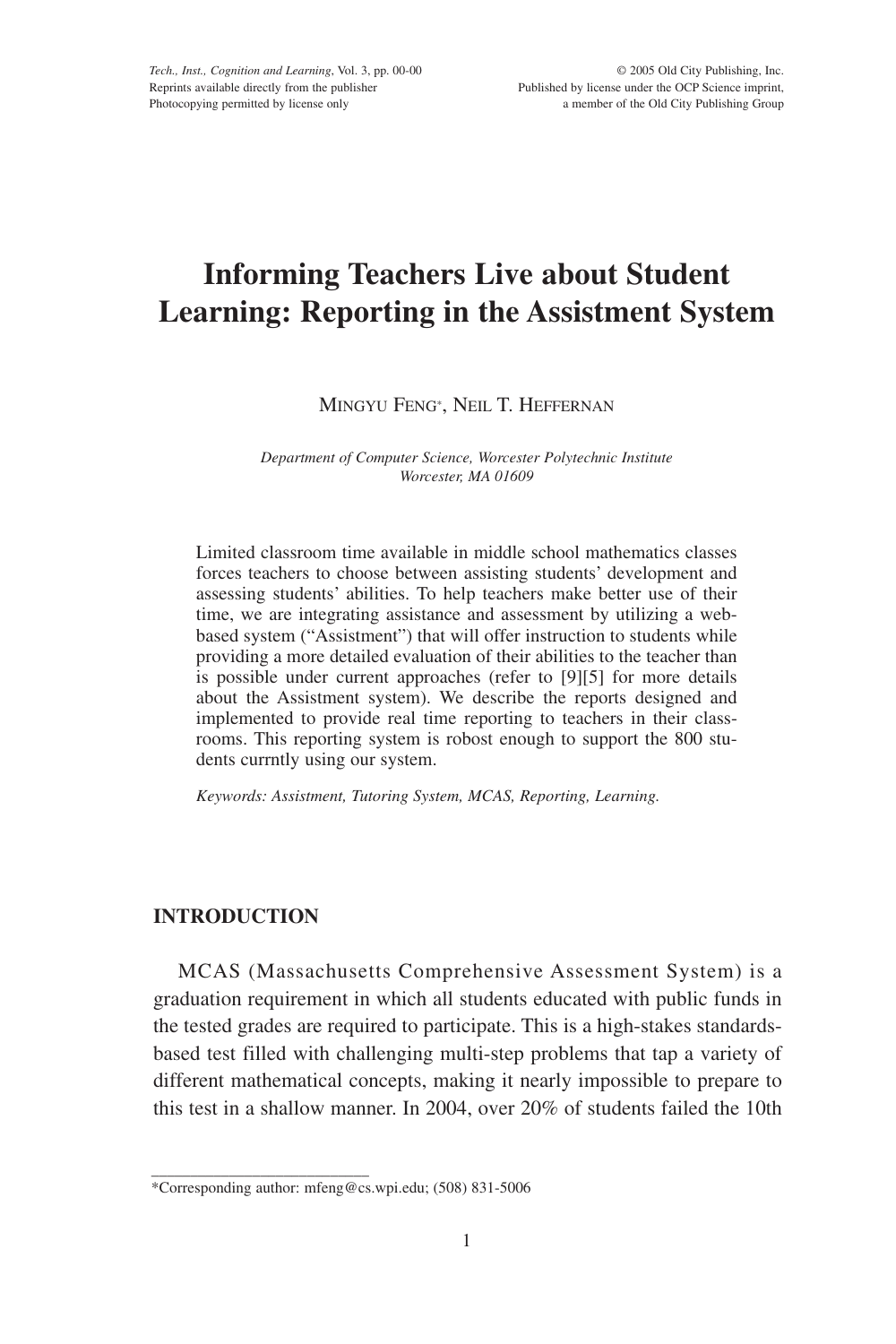grade math test, and 2,582 students, representing 4% of 12th graders were denied a diploma for not passing the test (Massachusetts Dept. of Education, 2003). Because students are more likely to fail the mathematics portion of the test, educators are focusing efforts on mathematics.

Given the limited classroom time available in middle school mathematics classes, teachers must choose between time spent assisting students' development and time spent assessing students abilities. To help resolve this dilemma, we are integrating assistance and assessment by utilizing a webbased system ("Assistment") supported by the U.S. Department of Education. The Assistments system offers instruction to students while providing a more detailed evaluation of their abilities to the teacher than is possible under current approaches. Each assistment consists of an *original item* and a list of *scaffolding questions1* given only to students who have given wrong answers to original items. By providing instructional assistance during assessment, teachers justify having students spend time using our system. By breaking the original problems into scaffolding questions plus *hint messages* and *buggy messages*, the Assistment system gives more focused instruction than that provided by online multiple-choice systems. Also the scaffolding questions enable us to assess individual knowledge components instead of only overall performance. Our supporting website "www.assistment.org" has been running for half a year, providing 75 assistments and is being used by 9 teachers and about 1000 students.

Schools seek to use the yearly MCAS assessments in a data-driven manner to provide regular and ongoing feedback to teachers and students on progress towards instructional objectives. However, teachers need feedback more often than once a year and they do not want to wait six months for the state to grade the exams. Teachers and parents also want better feedback than they currently receive. While the number of mathematics skills and concepts that a student needs to acquire is on the order of hundreds, the feedback on the MCAS is broken down into only 5 mathematical reporting categories, known as "Strands". One principal requests more efforts on Geometry and Measurement because his students scored poorly in those areas (receiving 38% and 36% correct compared to over 41+% correct in the three other categories). Additionally, individual student's response to each question is also given in the feedback. However, a detailed analysis of state tests in Texas concluded that such topic reporting is not reliable because items are not equated for difficulty

\_\_\_\_\_\_\_\_\_\_\_\_\_\_\_\_\_\_\_\_\_\_\_\_\_\_\_\_

<sup>1</sup>We use the term scaffolding question because they are like scaffolding that will help students solve the problem (and can "faded" later) so the scaffolds are meant to scaffold their learning. [2]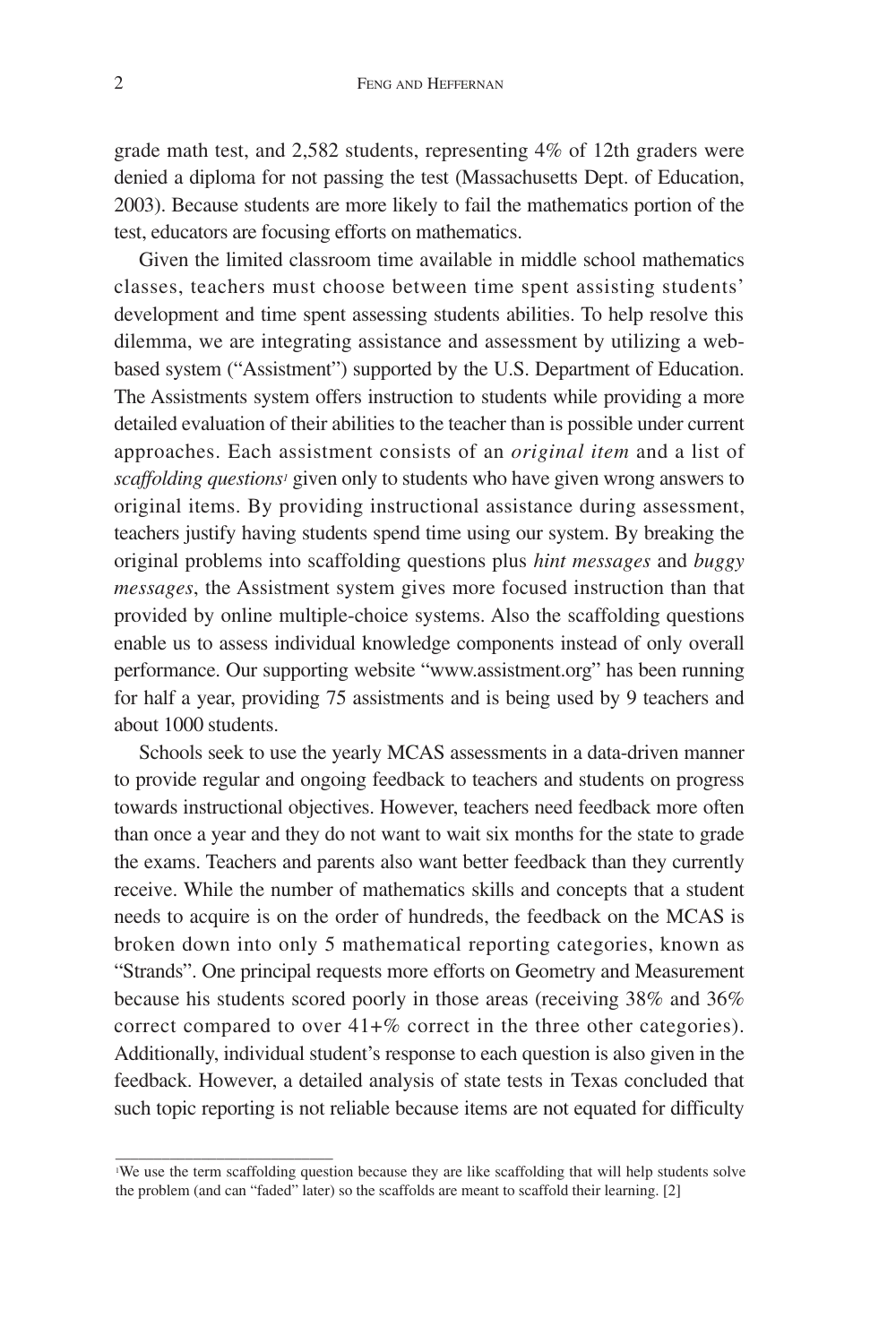

The perimeter of  $\triangle ABC$  is 23 inches. What is the length of side DF in  $\triangle DEF$ ?

Figure 1 Item 19 from 2003 MCAS.

within these areas [3]. To get some intuition on why this is the case, the reader is encouraged to try item 19 from the 2003 MCAS shown in Figure 1. Then ask yourself "What is the most important thing that makes this item difficult?" Clearly, this item includes elements from four of the 5 "strands" (only missing "Data Analysis, Statistics and Probability"). They are Algebra, Geometry (for its use of congruence), Number Sense (for doing the arithmetic operations), or Measurement (for the use of perimeter). Ignoring this obvious overlap, the state chose just one strand, Geometry, to classify the item. As shown below, the question of tagging items to learning standards is very important because teachers, principals and superintendents are all being told to be "data-driven" and use the MCAS reports to inform their instruction and help their students. As a teacher has said "It does affect reports... because then the state sends reports that say that your kids got this problem wrong so they're bad in geometry-and you have no idea, well you don't know what it really is- whether it's algebra, measurement/perimeter, or geometry."

There are several reasons for this poor reporting: 1) the reasonable desire to give problems that tap-multiple knowledge components, 2) a student's response to paper and pencil tests alone is not sufficient to determine what knowledge components to credit or blame, and 3) some problem knowledge components involved in decomposing and recomposing multi-step problems need to be modelled, yet are currently poorly understood by cognitive science. Accordingly, a teacher cannot trust that putting more effort on a particular low scoring area will pay off in the next round of testing.

In the Assistment Project, we have made an effort to give quick (even live) reports to teachers based on continuous data from their students, including more detailed analysis of students' learning and knowledge status. We have defined a finer-grained transfer model and applied it in our reporting system to address students' weaknesses on specific concepts or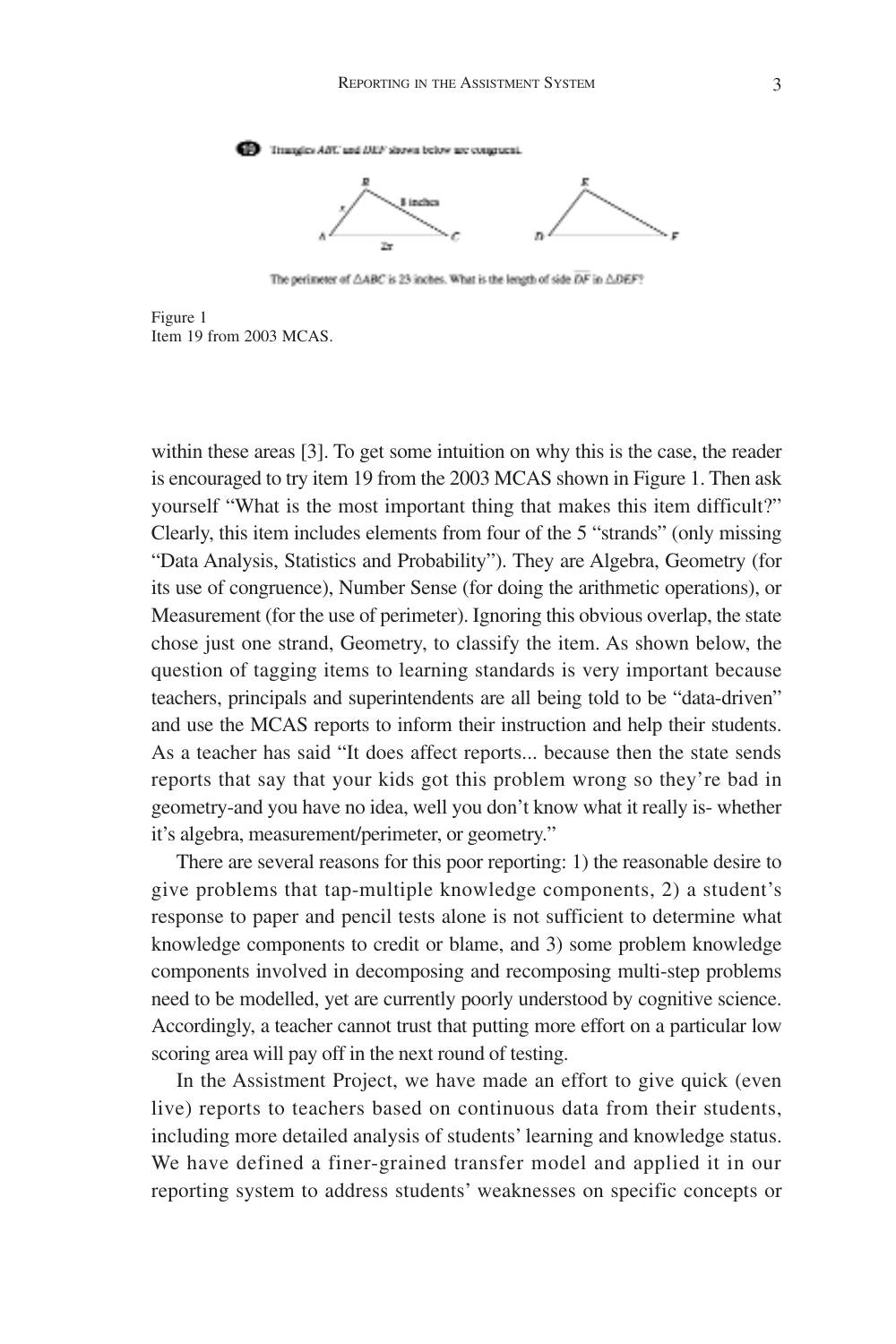skills and to infer what students know and are learning. We believe this makes it easier for a teacher to make data-driven changes in the classroom.

The rest of the paper is organized as follows: The first section introduces the system infrastructure. We describe the MCAS curriculum frameworks and the hierarchical transfer model developed at Worcester Polytechnic Institute (WPI) in the second section. The third section shows an improved reporting system informing teachers in a more efficient and instructive way. It also shows how teachers are helped to analyse problems. Initial results on automating student learning analysis are also presented.

## **1. DATA COLLECTION**

The Assistment system is deployed on the Internet, wherein students open a web browser and login in to work on problems. A Java-based runtime system [6][7] posts each student's actions (other than mouse movements) to a message server as an xml message that includes timestamp, student ID, problem ID, student's action type (attempt problem or request help), student's input and response. Messages are first queued and then stored in the database server at WPI. Students' progress is remembered in progress files enabling them resume their work.

MySQL database server was used as the database server before switching to larger and more powerful database systems when records increased to 1 million in just half a year. Currently, the database uses 30 tables; one for storing log data, 3 for tracking users, 6 for assistments, curricula, class assignments and students' progress, 5 for storing paper and pencil tests results, about 5 for a transfer model (transfer model structure, knowledge components and mappings between knowledge components and questions). Other database objects (e.g., views, indices, stored procedures) help organize data and promote reporting performance.

# **2. TRANSFER MODEL**

A transfer model [4] is a cognitive model that contains a group of knowledge components and maps existing questions (original items and scaffolding questions) to knowledge components. It also indicates the number of times a particular knowledge component has been applied for a given question. It is called a "transfer model" since the intent is to predict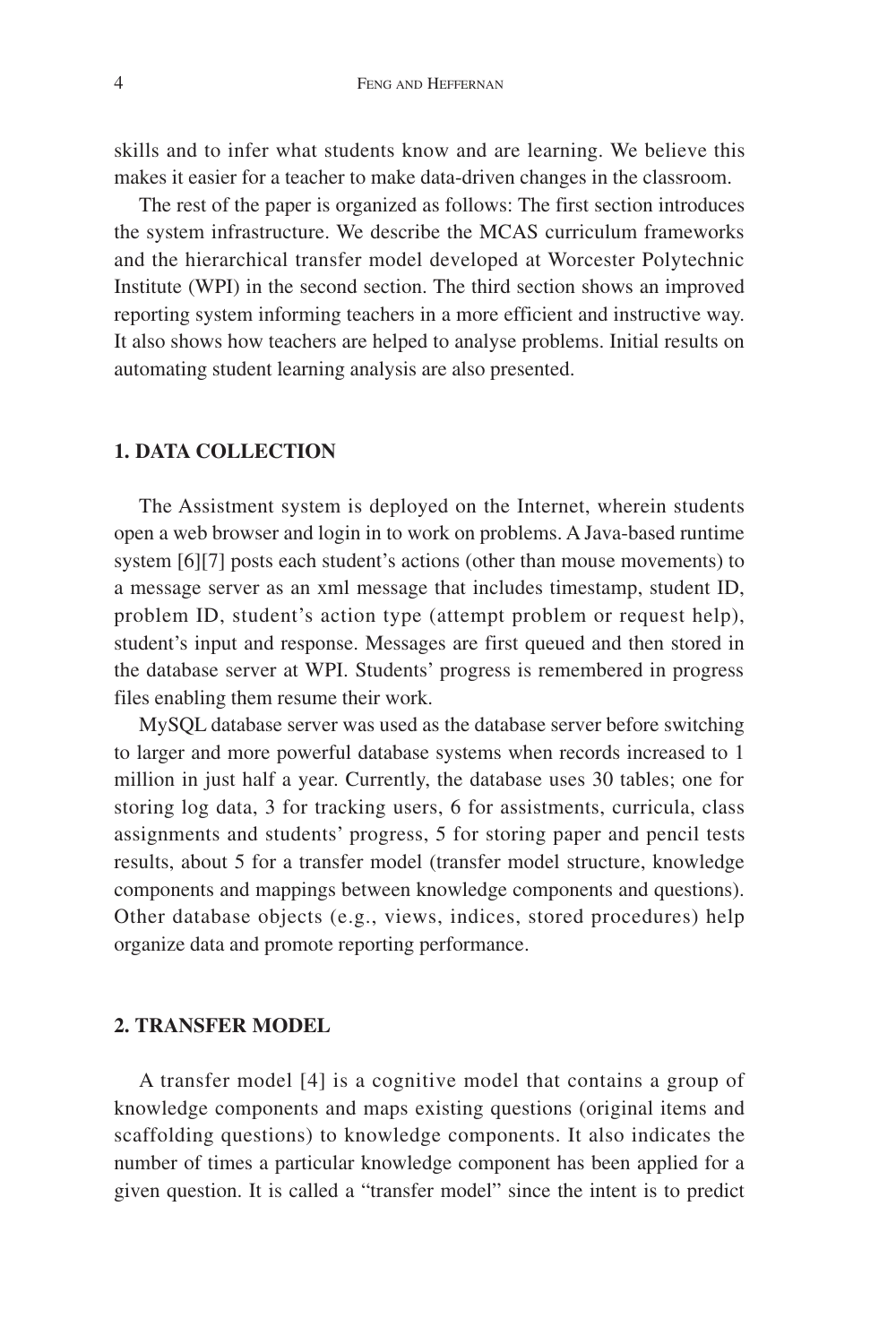learning and knowledge transfer. Transfer models are useful in selecting the next problem. The next section shows that transfer models are important for quality reporting.

# **2.1 Massachusetts Curriculum Frameworks**

The Massachusetts Curriculum Frameworks (MCAS) breaks 5 strands (Patterns, Relations, and Algebra; Geometry; Data Analysis, Statistics, and Probability; Measurement; Number Sense and Operations) into 39 individual "learning standards" for 8th grade math and tags each item with one of the 39 standards. As shown in Figure 1, Item 19 from Year 2003 has been tagged with "G.2.8 Congruence and similarity", the 2nd learning standard in the **G**eometry strand according to its congruence.

## **2.2 WPI Transfer Model**

Several attempts have been made to use MCAS learning standards to code items, first with one standard per question, and then our own coding allowing each question to be tagged with multiple standards. Because we could not get statistically reliable coefficients on the learning standards, we hypothesize that a finer grained model would help. Additionally, more detailed analysis is needed for reporting to teachers and for predicting students' responses.

WPI300, containing only 174 knowledge components, is the first model created. Knowledge components are arranged in a hierarchy based on prerequisite structure. Questions point to an unordered list of knowledge components. To date, 102 knowledge components have been used to tag 92 assistments (including 853 questions). Generated reports reveal detailed information about students' learning and knowledge components contained in problems. Our current goal is to show that WPI300, as a finer grained cognitive model, will be more predictive. Math education researchers can upload their own transfer model for subsequent reporting.

#### **3. REPORTING SYSTEM**

#### *3.1.1 Student Grade Book Report*

Nine teachers using the Assistment system (every two weeks) since September, 2004 value the system not only because their students get instructional assistance (e.g., scaffolding questions and hints), but also because they get online, live reports on students' progress.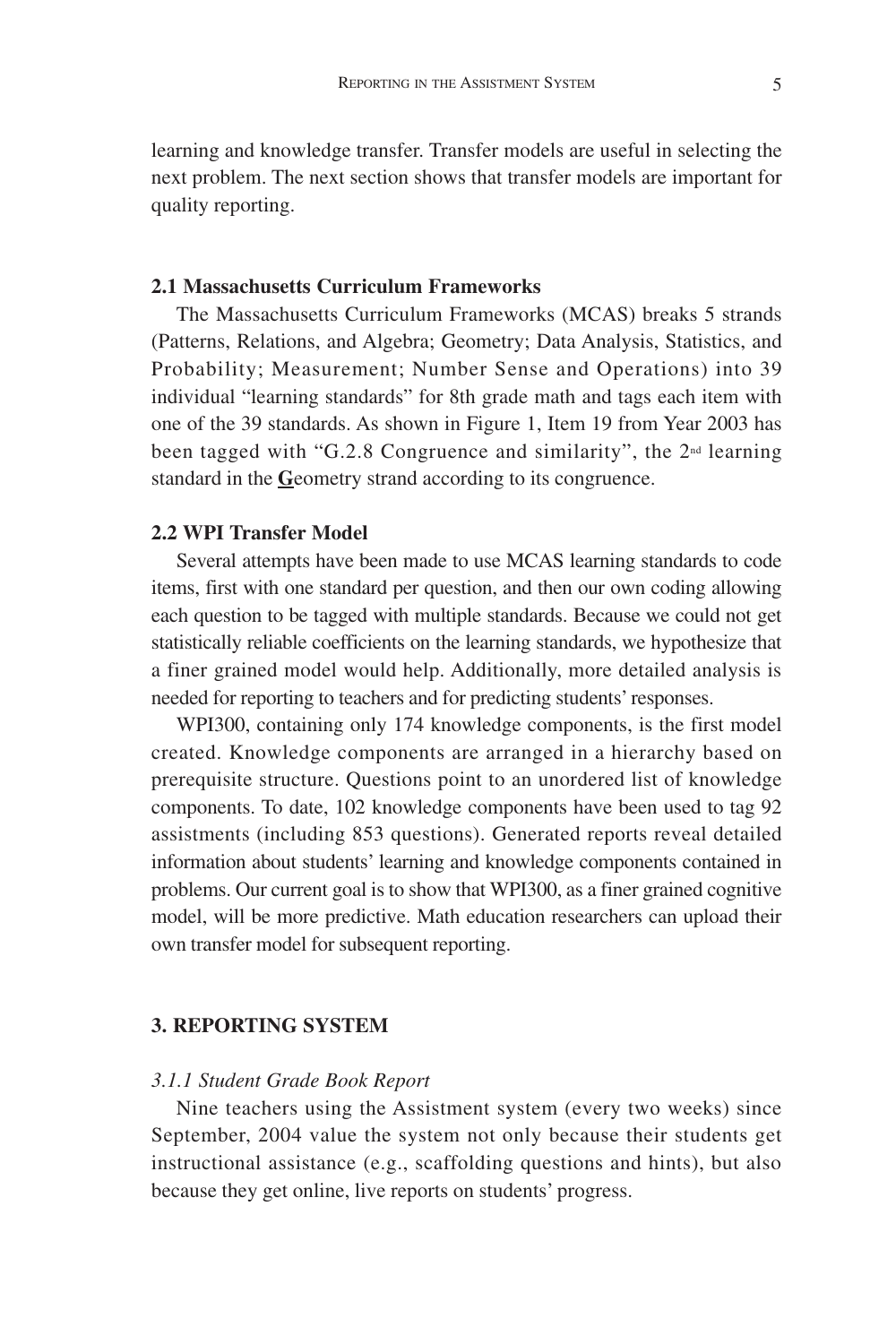The "Grade Book", shown in Figure 3.1, is the most frequently used report by teachers. Each row in the report represents information for one student, including total minutes using assistments, minutes today, number of problems and percent correct, prediction of MCAS score and performance level2. Grad Book also summarizes student actions in an "Assistment metric": number of scaffolding questions, student performance on scaffolding questions and number of student hint requests. In addition to performance, the "Assistment metric" exposes unusual student behaviour (e.g., making more attempts and requesting more hints than other students), suggesting students did not take assistments seriously or were "gaming the system" [1][12].

|                                | <b>LOCAL</b>                 | <b>THUC</b>                    |             |            | Original Hamis |               |     |      | dentholding a Orig. Premis-                  |              |                                                                 |
|--------------------------------|------------------------------|--------------------------------|-------------|------------|----------------|---------------|-----|------|----------------------------------------------|--------------|-----------------------------------------------------------------|
| <b>Student</b><br><b>NETTH</b> | <b>Sims</b><br>helme finding | <b>STARTING</b><br>(min) (min) |             |            |                |               |     |      | $\frac{d}{dx}$ $\frac{d}{dx}$ $\frac{d}{dx}$ | Hint<br>Reu. | Most Difficult MA, Standard                                     |
| Tam                            |                              |                                | $ J  =  3 $ |            | 2008 2001      | <b>Folho</b>  | 12C | -luc | 53%                                          |              | N.1 Elements and in market.<br>represented the China mass Cafe. |
| Dick <sup>174</sup>            |                              |                                |             | <b>Ide</b> | 6190 271 1     | the See State |     | lte. | 5.90                                         |              | Ford, monitor the patients (Thin<br>money (Syll)                |
| Hany'"                         |                              |                                |             |            | 499 24         | Noods         |     |      | <b>LAPT</b>                                  | $-102$       | E. Se userstanding-patterns (E. w.)<br>tines (8710).            |

FIGURE 3.1 Grade Book on real student data.

\_\_\_\_\_\_\_\_\_\_\_\_\_\_\_\_\_\_\_\_\_\_\_\_\_\_\_\_

Figure 3.1 shows 3 students who used the system for about 30 minutes. (Many have used it for about 250 minutes). "Dick" finished 38 original items and only asked for 4 hints. Since most items were correct, his predicted MCAS score is high. He also made the greatest number of errors on questions tagged with the standard "P.1.8 understanding patterns". The student had done 6 problems tagged with "P.1.8" and made errors on 2 of those problems. "Harry" asked for numerous hints (63 compared to 4 and 15), so a teacher could confront the student with evidence of gaming or give him a pep-talk. By clicking a link to the student's name, teachers can see each action a student has made, the

<sup>2</sup>Our "prediction" of a student MCAS score is at this point primitive. The column is currently simply a function of percent correct. Given the nature of high stakes involved in MCAS, better predictions will be possible when students' real scores become available. We might even remove these two columns related to MCAS score prediction until we feel more confident in our prediction, in another word, "rough and ready".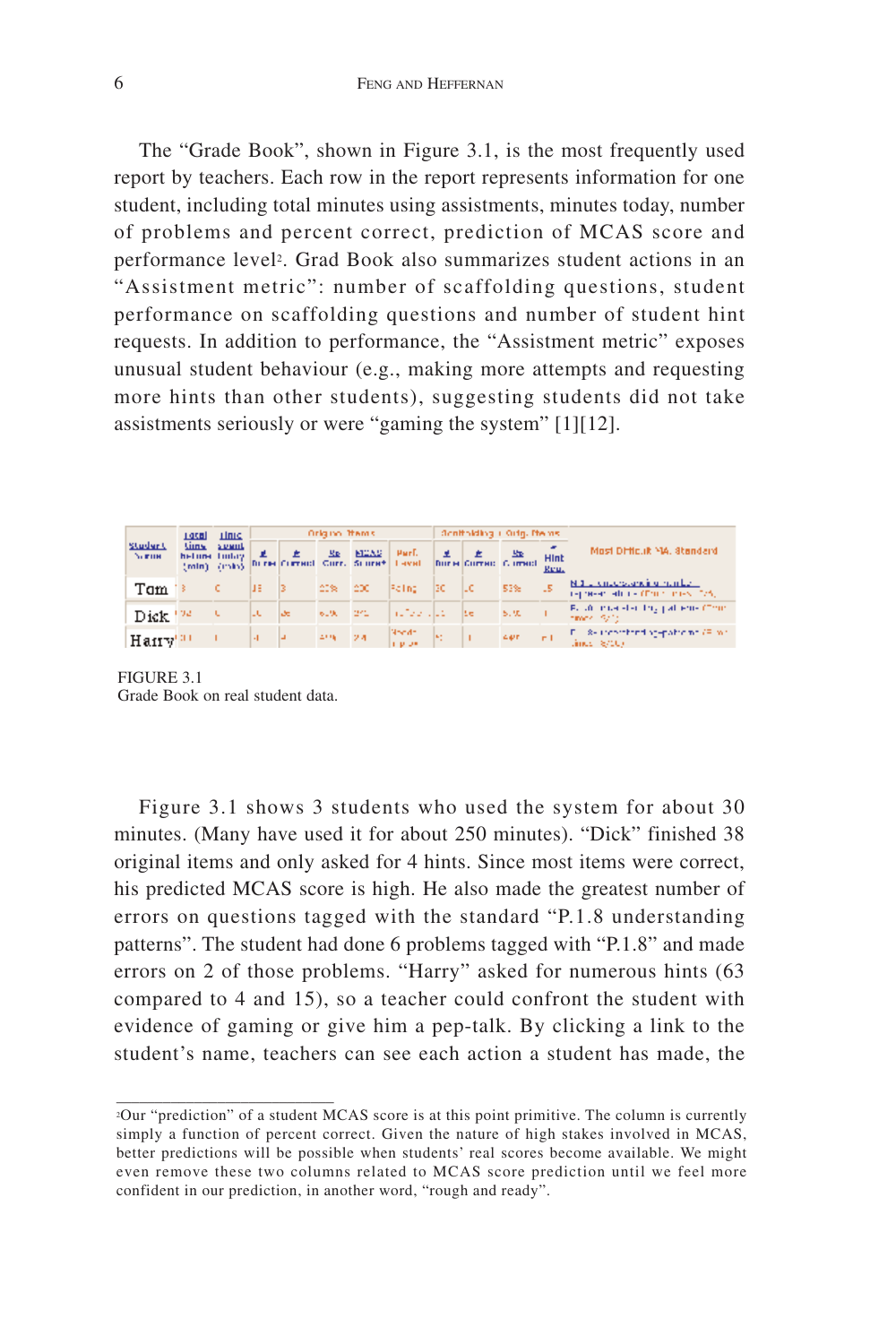tutor's response and time spent on a given problem. The "Grade Book" is so detailed that a student commented: "It's spooky", "He's watching everything we do".

The teacher can see individual questions associated with individual (e.g., difficult) knowledge components and the kind of errors made. (See Figure 3.2), thereby helping teachers to improve their instruction and to correct students' misunderstandings.

| Fire the next term in the sequence shown below: | <b>Durstimm</b> host                                                                                                                                                                                                                                               | <b>Arlinn</b> |
|-------------------------------------------------|--------------------------------------------------------------------------------------------------------------------------------------------------------------------------------------------------------------------------------------------------------------------|---------------|
| 1, 4, 15, 40, 121, 7                            | Find the next term in the sequence: 1, 4, 13, 40, 121, 7                                                                                                                                                                                                           | 364           |
| $A$ 151<br>1.242<br>C.363<br>C.354              | Excellent. Lets just the numbers into a diagram this way: "can<br>may hotice that the cifferences between each two neighboring.<br>terms in the sequence itsolmpatised a sequence 13, 9, 97, 81<br>and so on. What is the next term following 01 in this sequence: |               |

FIGURE 3.2

Items tagged with difficult knowledge component.

# *3.1.2 Class Summary Report*

Class Summary" is a report informing teachers about the knowledge status of classes. Teachers select their favourite transfer models, specify how many and which knowledge components are to be shown in the report (e.g., by tagging)... They can also identify knowledge components on which students are good or bad during given time periods. Knowledge components are ranked according to correctness (green bars and percent correct in Figure 3.3, ). Clicking the name of a knowledge component hyperlink directs teachers items tagged with the component. Teachers can see question and preview or analyze the item.

These reports help teachers decide which knowledge components and items to focus on to maximize students' achievement.

# *3.1.3 Class Progress Report*

Since teachers let their students only use the Assistment system every two or three weeks, we show teachers their students' progress at days they worked on the assistments.

Figure 3.4 shows a preliminary progress report for a class using the system since September 21<sup>st</sup>, 2004 for a total of 9 times to date. Predicted average MCAS raw scores increased from 18 to 33, with 33 being relatively stable. [Note: These predicted MCAS scores are conservative — based on every items ever done, instead of only items done on lab days.]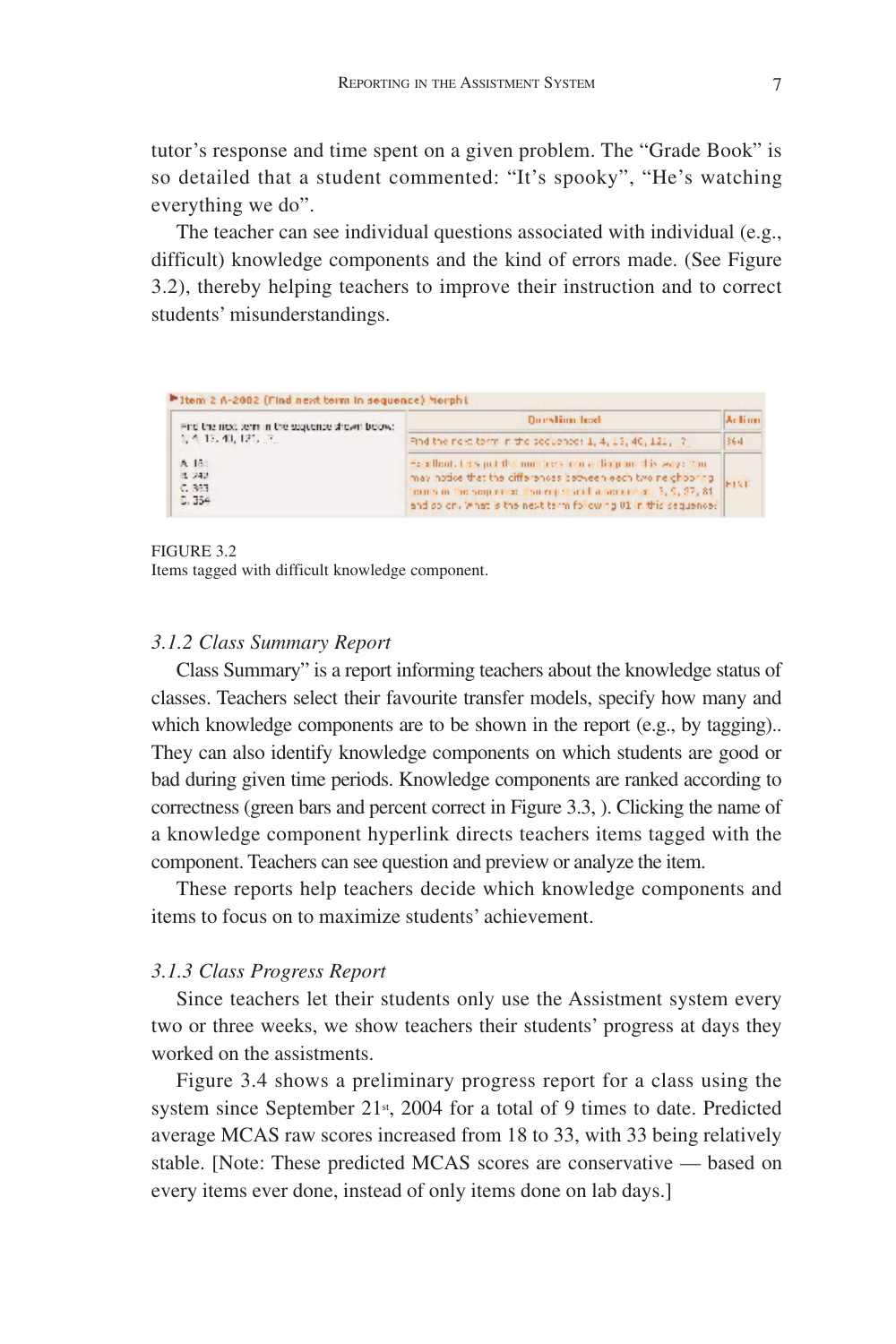| $ -$                                       | $\mathbf{H}$<br>чa                                                                                                                |                            |                                       | Leach Signature 54 (Signature of the                     | ø                |  |  |  |  |  |
|--------------------------------------------|-----------------------------------------------------------------------------------------------------------------------------------|----------------------------|---------------------------------------|----------------------------------------------------------|------------------|--|--|--|--|--|
|                                            | Ageress <mark>(20</mark> 11), <i>that massic</i> lined in the peling/Class°onmarsRepublice and aRepet=thie& accessed & Int. → Soc |                            |                                       |                                                          |                  |  |  |  |  |  |
| Coogle -                                   | - 商StartWoo - @   het th 足 taband 日 abail   kalonites                                                                             |                            |                                       |                                                          |                  |  |  |  |  |  |
|                                            |                                                                                                                                   | <b>Class Summary</b>       |                                       |                                                          |                  |  |  |  |  |  |
| Llass:                                     | ▾<br>A.                                                                                                                           |                            |                                       |                                                          |                  |  |  |  |  |  |
| Transfer<br>WPF000F PR4D<br>$\blacksquare$ |                                                                                                                                   |                            |                                       |                                                          |                  |  |  |  |  |  |
| models                                     |                                                                                                                                   |                            |                                       |                                                          |                  |  |  |  |  |  |
|                                            | show top.<br>well-dene knewledge-components; too 2<br>components                                                                  |                            |                                       | hard knowledge                                           |                  |  |  |  |  |  |
|                                            | Thishow results for classes seperately; Only show knowledge components that have                                                  |                            |                                       |                                                          |                  |  |  |  |  |  |
| <b>Uptions:</b>                            | bean met et aest <sup>1</sup> 1                                                                                                   |                            |                                       | times, Only show knowledge components tagged to at least |                  |  |  |  |  |  |
|                                            | 1<br>imms:                                                                                                                        |                            |                                       |                                                          |                  |  |  |  |  |  |
|                                            | E Time period from 2005 - - 4 - - 4 - 0 - 10 - 2005 - - - - - - 6 - -                                                             |                            |                                       |                                                          |                  |  |  |  |  |  |
|                                            |                                                                                                                                   |                            |                                       |                                                          |                  |  |  |  |  |  |
|                                            |                                                                                                                                   |                            |                                       |                                                          |                  |  |  |  |  |  |
|                                            | These are 5 knowledge components your students doing well:                                                                        | Get Flapor:<br>All classes |                                       |                                                          |                  |  |  |  |  |  |
|                                            |                                                                                                                                   |                            |                                       |                                                          |                  |  |  |  |  |  |
|                                            | <b>Krowledge Component</b>                                                                                                        |                            | 3 Records C Correct<br>1 <sub>1</sub> | COPPHOT Rate                                             | 工业               |  |  |  |  |  |
|                                            | Application Simple multiplication                                                                                                 | 20                         |                                       |                                                          |                  |  |  |  |  |  |
|                                            | Adolication: Elimination.                                                                                                         | 22                         | 17<br>ES.                             |                                                          | Zipine<br>$60 -$ |  |  |  |  |  |
|                                            | Tarminology: ( ) means motipi cation 81                                                                                           |                            |                                       |                                                          | 47.50            |  |  |  |  |  |
|                                            | Terminology: Square Rocts                                                                                                         | 102                        | F3                                    |                                                          |                  |  |  |  |  |  |
|                                            | Application (Compare Expressions)                                                                                                 | nu                         | τž                                    |                                                          | 56 <sub>2</sub>  |  |  |  |  |  |
|                                            | These are 5 knowledge components your students need more practice:                                                                |                            |                                       |                                                          |                  |  |  |  |  |  |
|                                            |                                                                                                                                   |                            |                                       |                                                          |                  |  |  |  |  |  |
|                                            | Knowledge Component                                                                                                               |                            | <b><i>* Records # Correct</i></b>     | Correct Rate                                             |                  |  |  |  |  |  |
|                                            | Acolication, Simule division                                                                                                      | 11J                        | 24                                    |                                                          | 22%              |  |  |  |  |  |
|                                            | Comispo: \$50 degrees in a pride.                                                                                                 | 11 <sub>n</sub>            | 24                                    |                                                          | 2.98             |  |  |  |  |  |
|                                            | Terminology: deemal acint                                                                                                         | 15                         | $\mathbb{R}$                          |                                                          | 1000             |  |  |  |  |  |
|                                            | Application (30 Iding a proportion)                                                                                               | 11                         | 2                                     |                                                          | <b>Page</b>      |  |  |  |  |  |

FIGURE 3.3

Class summary report for a teacher's classes.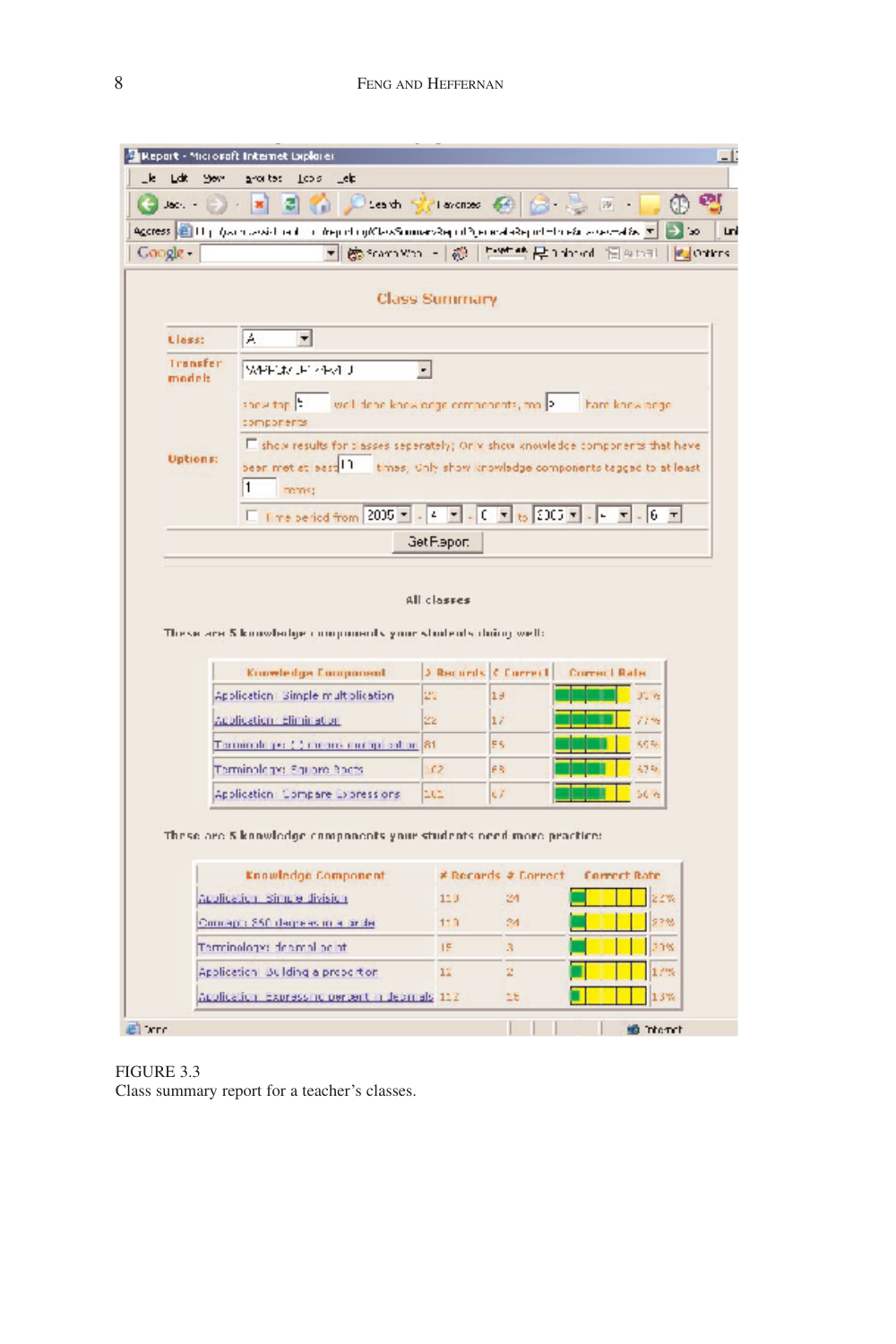| Class: | Date:                 |        |         |     |     |                               | # Correct  # Total  # Student  Avg. Score   Std. Dev.   Confidence Interval(95%) |
|--------|-----------------------|--------|---------|-----|-----|-------------------------------|----------------------------------------------------------------------------------|
|        | Face 8, 2004-09-21    | 157    | 989     | 78  | 18  | 9.95                          | $[4.50 - 87.50]$                                                                 |
|        | Fercial CDP-10-24     | TL 7   | 大阪!     | 20. | ZU. | 11,10                         | $[0.05 - 0.31]$                                                                  |
|        | Ferci ) 2004-11-10    | CIE.   | 11.5    | 24  | EC. | $1 - .33$                     | $[2, 17 + 47.30]$                                                                |
|        | Force 3, 2004 12:01   | stri   | 1437    | 22  | 20  | 10.20                         | $0.01 - 48.001$                                                                  |
|        | Ford 3, 2010/07/218   | 1162   | 1951.   | 71  | 55  | $\mathcal{P}$ , $\mathcal{M}$ | $[15.35 \times 12.05]$                                                           |
|        | Herica 0 (2005-02-02) | 1041   | 2015    | 20  | w   | 7326                          | $[17.10 \times 10.50]$                                                           |
|        | Ferci ) 2003-02-10    | 1702   | 2570    | 20  | 22  | 0.37                          | $[19.91 - 40.07]$                                                                |
|        | Through 2005/03/02    | 1972.  | 30 F.F. | Dal | 33  | <b>F.51</b>                   | 20.04 (45.061)                                                                   |
|        | Form 3, 2016-18-16.   | 211.51 | 3288.   | 73. | 22. | 6.58                          | $[74.11 + 48.84]$                                                                |

FIGURE 3.4

Preliminary progress report for a class.

| 16em 2019-2003 Morgin (3/4 of 1, 2/3)        | 24 M |
|----------------------------------------------|------|
| Item 2019-2003 (2/3 of 1 1/2) Morgin 2       | zaw, |
| Item 18.G-1993 (Angle In Isosceles triangle) | 27%  |
| Item 35 G-2001 (Angle between dock hands).   | 27%  |
| Item 13 0-1993 (Bifel Towermodel)            | 29%. |

FIGURE 3.5 Problems order by correct rate.

#### **3.2 Analysis of Items**

 $\_$ 

The report presented in Figure 3.5 shows the average correct rate of each problem, enabling teachers easily compare problem difficulty (See Figure 3.5 (Top 5 lines of the 200+ lines that are in the actual report)). By breaking original items into scaffolding questions and tagging scaffolding questions with knowledge components, one can analyze individual steps of a problem. Figure 3.6 is a scaffolding report showing statistics on each scaffolding question associated with a particular original item.

The first line of Figure 3.6 shows a hard problem – which only 12% of students got correct on their first attempt. Up to 154 of the 180 students answered the original question wrong and therefore were forced by the

<sup>3</sup>You may notice that 154 is less than 88% of 180, which should be about 158. And the number of attempts on later scaffolding questions went down more. That's because students could log out and log back in to redo the original question to avoid going through all scaffolding questions. We are trying to avoid this problem.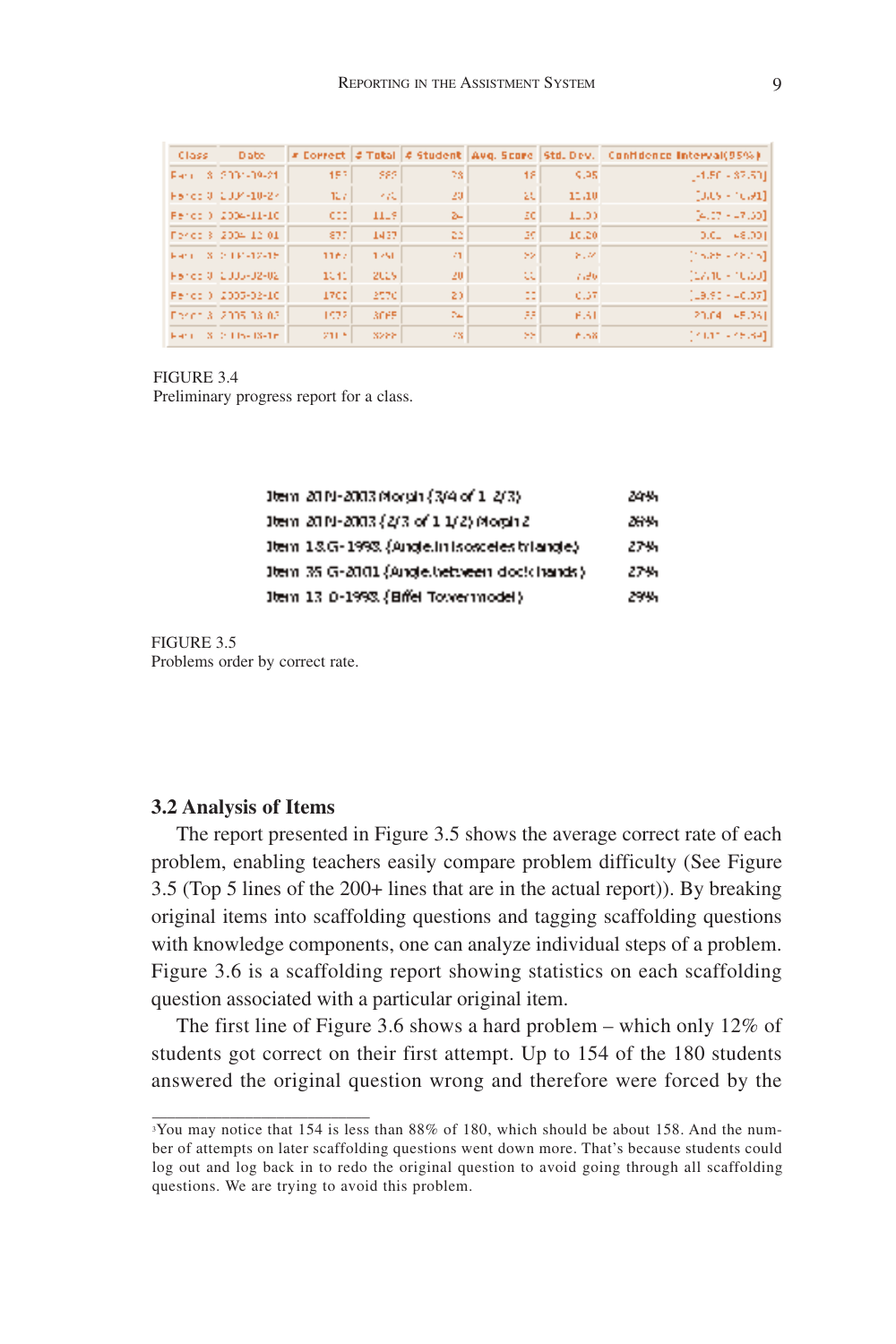|    |                                                                                                                                              | <b>Early</b> | <b>SIL</b>                     | $  $ H at        | $\mathbf{r}$ |                       |       | <b>Commendators</b>                                                                                               | with the of the                           | <b>NES's</b>                                           |
|----|----------------------------------------------------------------------------------------------------------------------------------------------|--------------|--------------------------------|------------------|--------------|-----------------------|-------|-------------------------------------------------------------------------------------------------------------------|-------------------------------------------|--------------------------------------------------------|
|    | ID.<br>Duristion.                                                                                                                            |              | inster Liman Red. Joanne Resu- |                  |              |                       |       | Height Floorings                                                                                                  | searcher r                                | <b>Financie Juez</b><br><b>Longonials</b>              |
|    | IT AREAS AIR and the area incontant.<br>The antimater of triangle ADC is<br>20 Inches, What Is the length of<br>- de DP 11 Irlande DEF2      |              |                                | <b>Reduction</b> |              |                       |       | $\mathbf{r} = [\mathbf{r}, \mathbf{0}]$ .<br><b>EXC</b><br>ЪW.                                                    | 1023-4, H. R. C. L. 200                   | weeper that<br>作文 もこぼれ<br><b>AALA J2.</b><br>912514.37 |
|    | Abich add obtriongle A2.0 has the<br>semblionges callsde DT offering c<br>ber.                                                               |              |                                |                  |              | ab.<br>$\mathbb{R}^n$ |       | be de l'ancor mechanics in<br>loke DD and lingle DDT<br>inot DT Tily again, please<br>Koto.                       | 6.2.3<br>congrector and<br>al influence.  | li i in<br>have and the<br>2000/1999                   |
|    | abon sime year metal of thorocle and will covered a stream                                                                                   |              |                                | lars in          |              | 22.11                 | المدا | he. Developing you have<br>added to June 11, 1979 and make performance<br>a dett fragget i<br>and and the cities. | NOTIFICATION.<br>homes in                 | $1 - 11$<br>Teachers's<br>You Fanyabr                  |
|    | concentration made one inclu-<br>950 eeugu 20 miheu.<br>Louisian and European Democratic<br>Let's a reflect that the se-<br>laber en som dan |              |                                | 516-107          |              | π                     | LS.   | 3,74<br>155                                                                                                       | TURK adming Lo.<br>2.1222211              | $5 - 30 + 1$<br><b>TAXERS A</b>                        |
| ь. | Pamenber, we are looking for disk DT 1,1<br>Dyson the length of cide ET:                                                                     |              | 51%.                           | ksell, has       |              | $\sim 10$             | las.  | <b>IEW</b><br>Koto.<br>低劣                                                                                         | SL2 Grootgreaters (Pop)<br>and a milkeep. | Donorus vos                                            |

#### FIGURE 3.6

A scaffolding report generated by Assistment reporting system.

system to go through scaffolding questions to eventually solve the problem. 56% of students asked for a hint, indicating low students' confidence. (Comparing such numbers across problems helps identify items on which students think they need help.) The state classified the item according to its "congruence" (G.2.8) shown in bold in Figure 3.6. Other MA learning standards (M.3.8, P.7.8) were added in our first attempt to code using these MCAS 39 standards. Only 23% of students that got the original item incorrect can correctly answer the first scaffolding question — suggesting congruence is tough. The low percent correct (25%) on the 3rd question, asking students to solve for x, suggests varied sources of difficulty. Accordingly, we tagged "P.7.8-setting-upand-solving-equations" to the problem.

Teachers want to know particular skills or knowledge components causing student difficulty in solving problems. Unfortunately the MCAS is not designed to be cognitively diagnostic and cannot help with such important questions. Given the scaffolding report can provide lower level of cognitive diagnosis, our cooperating teachers have carefully designed scaffolding questions for those tough problems to help finding out the answers. For example, one teacher designed an assistment for ("What's 3/4 of 1 1/2?"), item 20 of year 2003 8th grade MCAS. The first scaffolding question for the assistment is "what mathematical operation does the word 'of' represent in the problem". This teacher said, "Want to see an item that 97% of my students got wrong? Here it is… and it is because they don't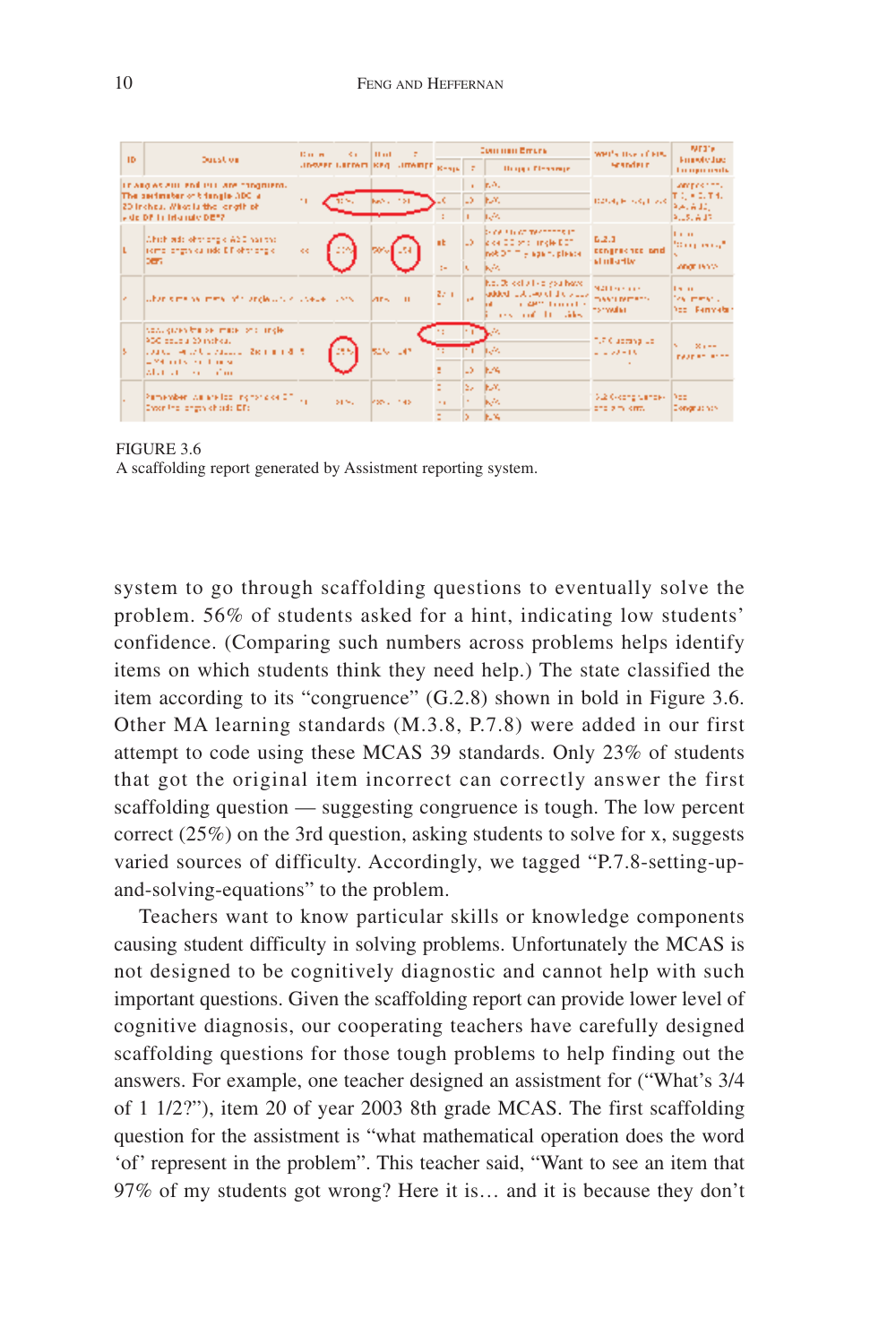know 'of' means they should multiply." Our reporting system confirmed the teacher's hypothesis. Over 40% of her students could not select "multiplication" with 11 students selecting "division".

The scaffolding report has helped us develop our tutors in an iterative way. For each question, the report shows top common errors and corresponding "buggy" messages. When building the Assistments, we have tried to "catch" common errors students might make and give them corrective feedback on that specific error. But because students may have different understandings of concepts, assistments may not give "buggy" messages for all common errors students have made, which means our tutor lost chances to tutor students, or even encourage them to try again. Students may feel frustrated if they are continually being told "You are wrong" but get nothing instructive or encouraging. As shown in Figure 3.6, the wrong answer "15" to the third question has been given 13 times, but the assistment gave no feedback except correct or wrong. Given this report, the assistment builders can improve their tutors by using online authoring tools [10][11] to add "buggy" messages for this error like "It seems you have got the value of  $2x+x$ , but we are looking for the value of x."

A table called "Red & Green" distribution matrix (Table 3.1) is also shown in the scaffolding report. Numbers in the cells show how many students got questions correct (indicted by green number in un-shaded cells) or wrong (indicated by red in shaded cells). The number is split as the questions' sequence number grows also showing how those students have done on previous questions. In this example, 4 students who answered the original question incorrectly went through all of the scaffolding questions correctly. This suggests that students have mastered the knowledge components required at each step and only need instruction on how to "compose" those steps. Eight students answered the original question wrong

TABLE 3.1 "Red & Green" distribution matrix.

| 01 |  | us |   |    |  | 35 |  |  |  |  |  |     |  |
|----|--|----|---|----|--|----|--|--|--|--|--|-----|--|
| 02 |  |    |   |    |  |    |  |  |  |  |  |     |  |
| Q3 |  | 13 |   | 13 |  |    |  |  |  |  |  | m n |  |
| 04 |  |    | œ |    |  |    |  |  |  |  |  |     |  |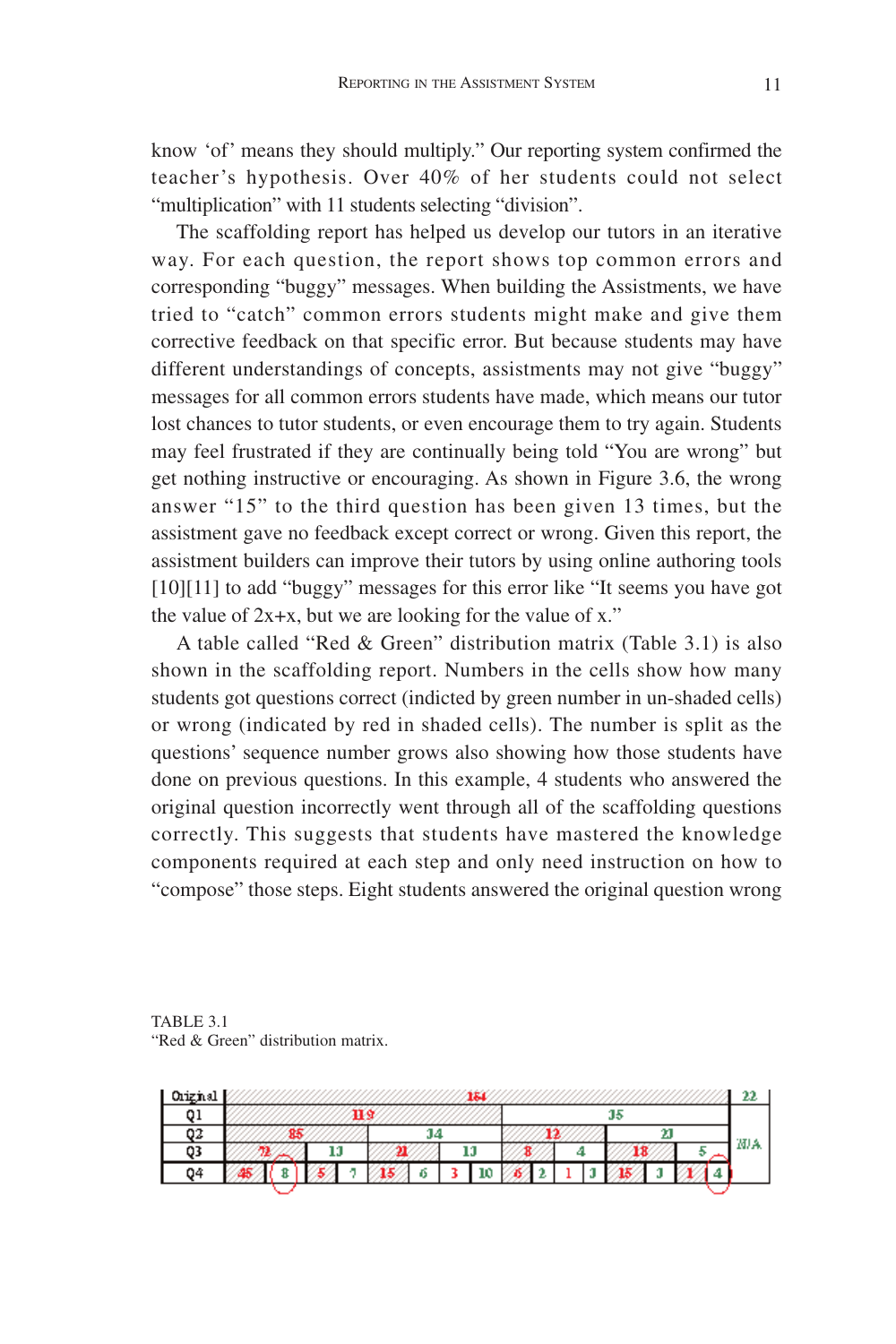|                         |      |                      | <b>GNUYE</b>                        | partyl Litest |                         |                           |            |  |
|-------------------------|------|----------------------|-------------------------------------|---------------|-------------------------|---------------------------|------------|--|
| Similarity              |      | <b>Departments 1</b> |                                     | Opportunity 2 |                         |                           |            |  |
|                         |      |                      | district by Carlo A. Mint. Ne Franc |               | private a               | p wakin(i.t.cal) - Uwakin |            |  |
| <b>DIVERSITY TOMPT</b>  | σ    | 秘处                   | P                                   | 28            | haratt                  | n me                      | 1. YOMU 22 |  |
| kampute aya arkinta     |      | 77%                  | r                                   | 678           | h cicht                 | r tennis                  | uzante d   |  |
| ka ng Olemala           |      | 524                  | k                                   | 地点            | U elkab                 | U.S.S. Box                |            |  |
| Year Gran Holt          | κž   | 334                  | w                                   | 61.02         | U Chaude                | U JESURA                  | 2.5 LDF 6  |  |
| i wikia guzettaa        |      | 384                  | k                                   | 18.62         | ι                       | <b>H</b> <sub>2</sub>     | MA.        |  |
| <b>Durn Hares</b>       | ω    | あまぬ                  | an                                  | 51.02         | U USSES, SANU USADA 200 |                           | 2.78311    |  |
| <b>Executive Annual</b> |      | ma                   | f.                                  | ms.           | NW.                     | RO.                       | VA.        |  |
| <b>Instruments</b>      |      | n c                  | п                                   | IF'S          | h rectar                | 1,500-592                 | -1,779017  |  |
| kan maso altern         | m ng | пX                   | $\cdots$<br>$\cdots$                | 678           | history to              | r timm                    | tures intu |  |
| kas niskom              | m ng | WС                   | Ш                                   | 54%           | 531.29                  | 69,920,920                | tuwa na n  |  |

#### FIGURE 3.7 ANOVA and t-test results for 10 learning groups

but answered the last question (asking the same question as the original one) correctly. Since the assistment breaks the whole problem into scaffolding steps and gives hints and "buggy" messages, we would like to believe those students learned from working on the previous steps of this assistment.

#### **3.3 Are Students Learning within the assistment system?**

Some assistments are similar to others. They are either "morphs" of the original items or include the same knowledge components. Hence, we expect students working on assistments to do better on similar problems assigned later. Doing learning analysis by hand is both time consuming and fallible. So another aim of our reporting system is to automate the learning analysis process. Toward this end, the CONNECT/Java package provided by Insight S-PLUS was used to access the S-PLUS engine through Java, making it possible to send statistical analyzing commands from our web server to the S-PLUS engine, then receiving and presenting the results on JSP pages. Figure 3.7 shows the result generated based on May, 2004 data. The "fractionMult" Learning Opportunity Group (LOG), including three fraction multiplication problems, showed a significant increase on students' percent correct from the first to the second opportunity. The two opportunities were compared in S-PLUS using an ANOVA ( $p = .039$ ) and a t-test ( $p = .015$ ). Similar analysis of 2005 data set with over 600 students and 30 LOGs show statistically significant student learning — about 5% higher on their second opportunity [9].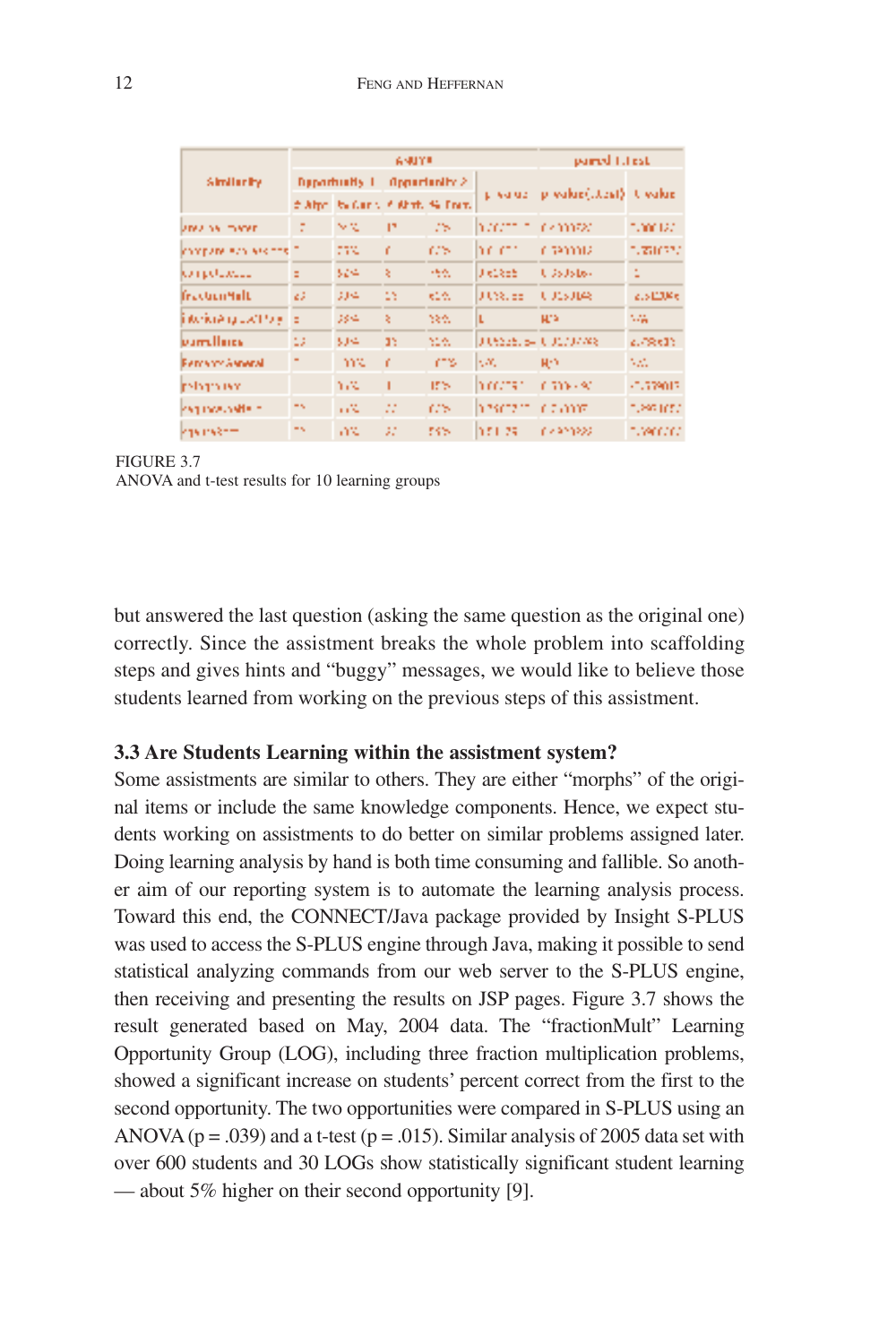# *3.4 Performance evaluation*

Our reporting system was first used in May, 2004. In the early stage it worked well and most reports at the class level could be generated in less than 10 seconds. It took 10 to 20 seconds to generate a scaffolding report at a "system" level. Performance went down when the number of recorded student actions increased past 1 million. "Grade Book" reports have taken more than 2 minutes, which is unacceptable as a live report. By taking advantage of database performance improvement mechanisms and updating the approaches we used to generate reports, the situation was changed. Now, the "Grade Book" report can be generated in an average of about 7 seconds. The system level scaffolding report for Item 19 (See Figure 3.6) takes about 5 seconds.

## **4. CONCLUSIONS**

In conclusion we are developing state-of-the-art online reporting tools to help teachers become better informed about what their students know. These reports appear to work live in the classroom. There is still much to be done in automating statistical analysis of learning experiments. Our long term vision is to let teachers create content, and to let them know automatically by email when it has been determined that their content is better (or worse) than what is used currently. We have taken initial steps in that direction.

#### **REFERENCES**

- [1] Baker, R.S., Corbett, A.T., Koedinger, K.R. (2004) Detecting Student Misuse of Intelligent Tutoring Systems. Proceedings of 7th International Conference on Intelligent Tutoring Systems, 2004, Maceio, Brazil
- [2] Collins, A., Brown, J. S., & Newman, S. E. (1989). Cognitive apprenticeship: Teaching the crafts of reading, writing, and mathematics. In L. B. Resnick (Ed.), Knowing, learning, and instruction: Essays in honor of Robert Glaser (pp. 453-494). Hillsdale, NJ: Lawrence Erlbaum Associates.
- [3] Confrey, J., Valenzuela, A. & Ortiz, A. (2002). Recommendations to the Texas State Board of Education on the Setting of the TAKS Standards: A Call to Responsible Action. At http://www.syrce.org/State\_Board.htm
- [4] Croteau, E., Heffernan, N. T. & Koedinger, K. R. (2004) Why Are Algebra Word Problems Difficult? Using Tutorial Log Files and the Power Law of Learning to Select the Best Fitting Cognitive Model, Proceedings of the 7th International Conference on Intelligent Tutoring System, 2004, Maceio, Brazil
- [5] Feng, M., Heffernan, N.T, Koedinger, K.R., Addressing the Testing Challenge with a Web-Based E-Assessment System that Tutors as it Assesses, Submitted to WWW2006,